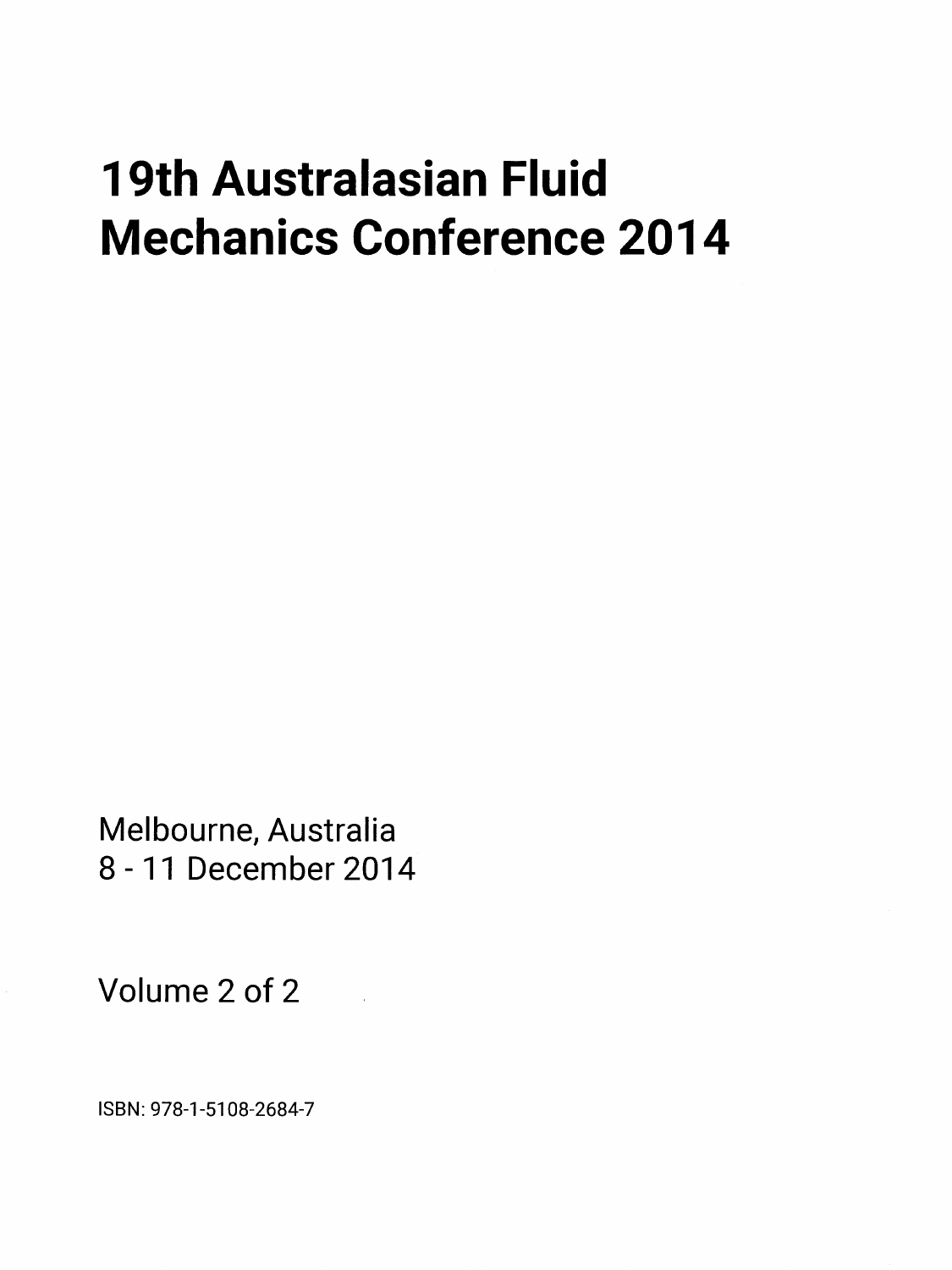## VOLUME <sup>2</sup>

| 235 Characterisation of Interfacial Aeration in High-Velocity Free-Surface Air-Water Flows: What Does 50%     |  |
|---------------------------------------------------------------------------------------------------------------|--|
|                                                                                                               |  |
| S Felder, H Chanson                                                                                           |  |
| D. E Gildfind, Ch. M James, R. G Morgan                                                                       |  |
| T. N Crouch, D Burton, M. C Thompson, D. T Martin, N. A. T Brown, J Sheridan                                  |  |
| T Leong, K Yasui, K Kato, M Ashokkumar, S Kentish                                                             |  |
| T Albrecht, P Meunier, R Manasseh, J. M Lopez, H. M Blackburn                                                 |  |
| 247 Experimental Investigation of Momentum Transport Associated with the Interaction of Concentrated and      |  |
| H. U Ain, J. R Elsnab, J. C Klewicki                                                                          |  |
| H. A Moria, S Salehin, M. N. Alghamdi, A. K. M. Sadrul Islam                                                  |  |
| 255 Flow Structures on a Low-Aspect-Ratio Wing Undergoing a Pitch-Ramp-Hold Manoeuvre in a Uniform            |  |
|                                                                                                               |  |
| A Agon, M Giacobello, J. L Palmer                                                                             |  |
| A Hamidi, S Khelladi, L Illoul, A Tcharkhtchi                                                                 |  |
| T McQueen, J Venning, J Sheridan                                                                              |  |
| N Abdussamie, R Ojeda, W Amin, G Thomas, Y Drobyshevski                                                       |  |
| 260 Large Eddy Simulations of Flow Field and Heat Transfer Under Partially Confined Slot Jet Impingement on a |  |
|                                                                                                               |  |
| T Natarajan, J. W Jewkes, R Narayanaswamy, Y. M Chung, A. D Lucey                                             |  |
| N Abdussamie, W Amin, R Ojeda, G Thomas, Y Drobyshevski                                                       |  |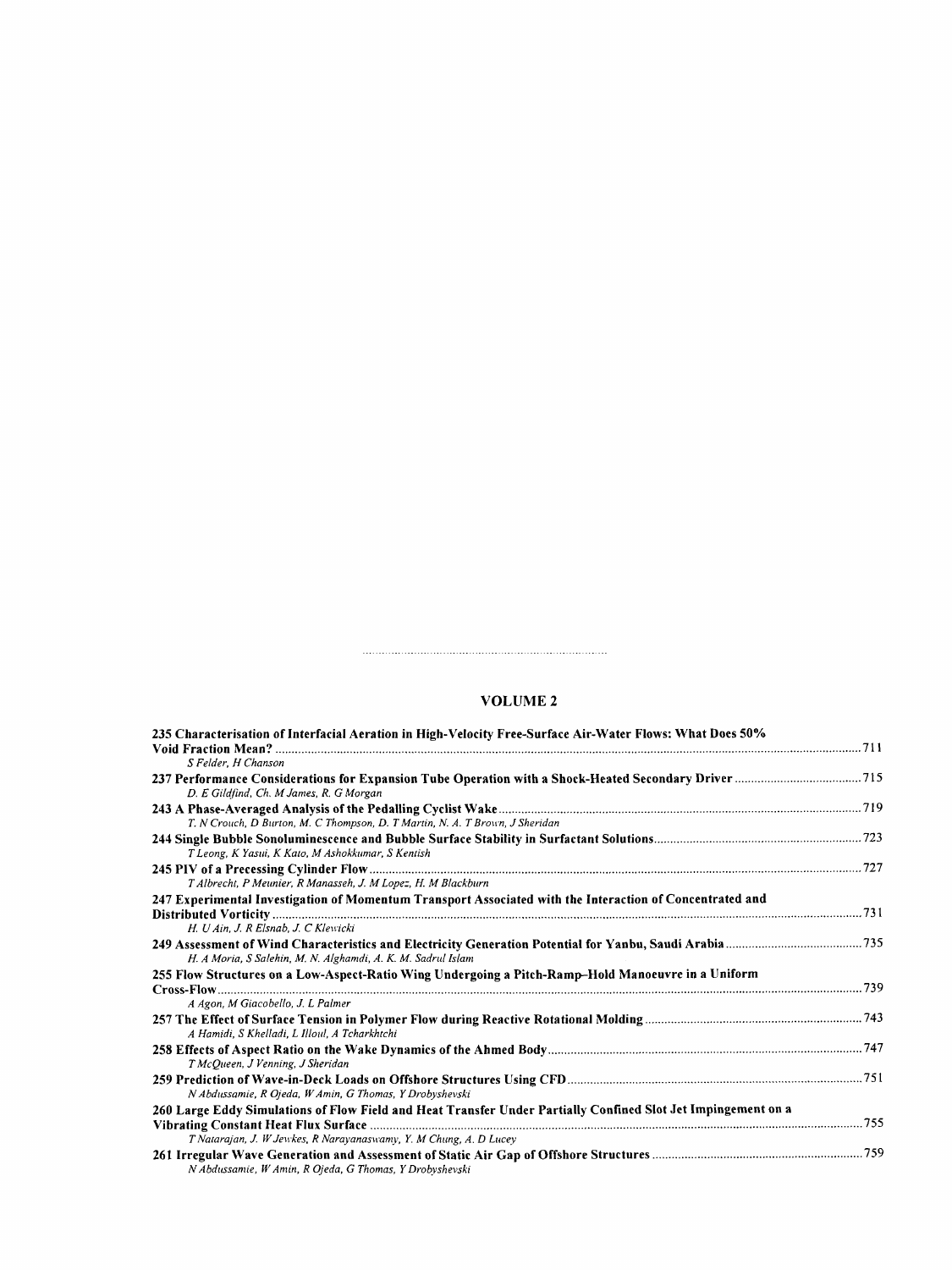| T Natarajan, J. W Jewkes, R Narayanaswamy, A. J King, Y. M Chung, A. D Lucey                                                                                                                 |  |
|----------------------------------------------------------------------------------------------------------------------------------------------------------------------------------------------|--|
| A Alberello, A Chabchoub, O Gramstad, A Babanin, A Toffoli                                                                                                                                   |  |
|                                                                                                                                                                                              |  |
| Y Zhang, R Zhang, S Kook                                                                                                                                                                     |  |
| A Kourmatzis, A Lowe, A. R Masri                                                                                                                                                             |  |
| A Haghiri, M Talei, M. J Brear, E. R Hawkes                                                                                                                                                  |  |
| V Kolar, J Sistek                                                                                                                                                                            |  |
| J. R. Landel, A. L. Thomas, H McEvoy, S. B. Dalziel                                                                                                                                          |  |
| K. L. De Graaf, P. A. Brandner, B. W. Pearce                                                                                                                                                 |  |
| D. C Robinson, H Chung, K Ryan                                                                                                                                                               |  |
| K. L. De Graaf, G. A. Zarruk, P. A. Brandner, B. W. Pearce                                                                                                                                   |  |
| T. E. Downie, B. P. Huynh                                                                                                                                                                    |  |
| A. R Sarhan, J Naser, G Brooks<br>283 Monte Carlo Simulations of a Median-filter Technique to Discriminate between Particle and Fluid Velocity                                               |  |
| I. J Saridakis, T. C. W Lau, L Djenidi, G. J Nathan                                                                                                                                          |  |
| S Mochizuki, M Fukunaga, T Kameda, M Sakurai                                                                                                                                                 |  |
| H Tokunaga, T Kameda, S Mochizuki                                                                                                                                                            |  |
| S Li, C Chin, J Monty, P Barlis, I Marusic, A Ooi                                                                                                                                            |  |
| W. O Landsberg, J. E Barth, A Veeraragavan, V Wheatley, M. K Smart                                                                                                                           |  |
| C. D McConnochie, R. C Kerr                                                                                                                                                                  |  |
| $W. B$ Tay                                                                                                                                                                                   |  |
| 292 Effect of Interfacial Tension and Electric Field on Charge Separation Dynamics Inside Stable and Unstable                                                                                |  |
| R Pillai, J. D Berry, D. J. E Harvie, M. R Davidson                                                                                                                                          |  |
| 294 A New Model for Wake Effects Upon a Cantilevered Flexible Plate Undergoing Continuous Oscillation Due to                                                                                 |  |
| R. O. G Evetts, R. M Howell, A. D Lucey                                                                                                                                                      |  |
| X Kang, R. J Gollan, P. A Jacobs, A Veeraragavan                                                                                                                                             |  |
| P Bilgi, V Wheatley, R Samtaney, J. E Barth                                                                                                                                                  |  |
| E. N. K Chan, P Huynh, T. T Nguyen<br>303 Impact of Gap/Load Spacing on the Aerodynamics Performance of Intermodal Freight Trains ………………………………………………………………                                   |  |
| C Li, M Kost, D Burton, J Sheridan, M. C Thompson<br>304 Near-wall Electrically Induced Vortices for Quasi-2D MHD Duct Side-wall Heat Transfer Enhancement………………………………………………………………………………………… |  |
| Y Li, A. H. A Hamid, A. M Sapardi, G. J Sheard                                                                                                                                               |  |
| A Lotfi, T. J Barber                                                                                                                                                                         |  |
| R Manasseh, B Pocock, D Briffa, B Joyce, C Rat                                                                                                                                               |  |
| A-J Buchner, A. J Smits, J Soria                                                                                                                                                             |  |
| C. X Thong, P. A. M Kalt, B. B Dally, C. H Birzer                                                                                                                                            |  |
| F Salehi, M Talei, E. R. Hawkes, C. S Yoo, T Lucchini, G D'Errico, S Kook<br>$316$ A Microfluidic Device for Visualisation of Milk Fat Globule Alignment by the Acoustic Radiation Force – A |  |
| L Johansson, T Leong, P Juliano, S McArthur, R Manasseh                                                                                                                                      |  |
| N Williamson, M. P Kirkpatrick, S. W Armfield, S. H Starner                                                                                                                                  |  |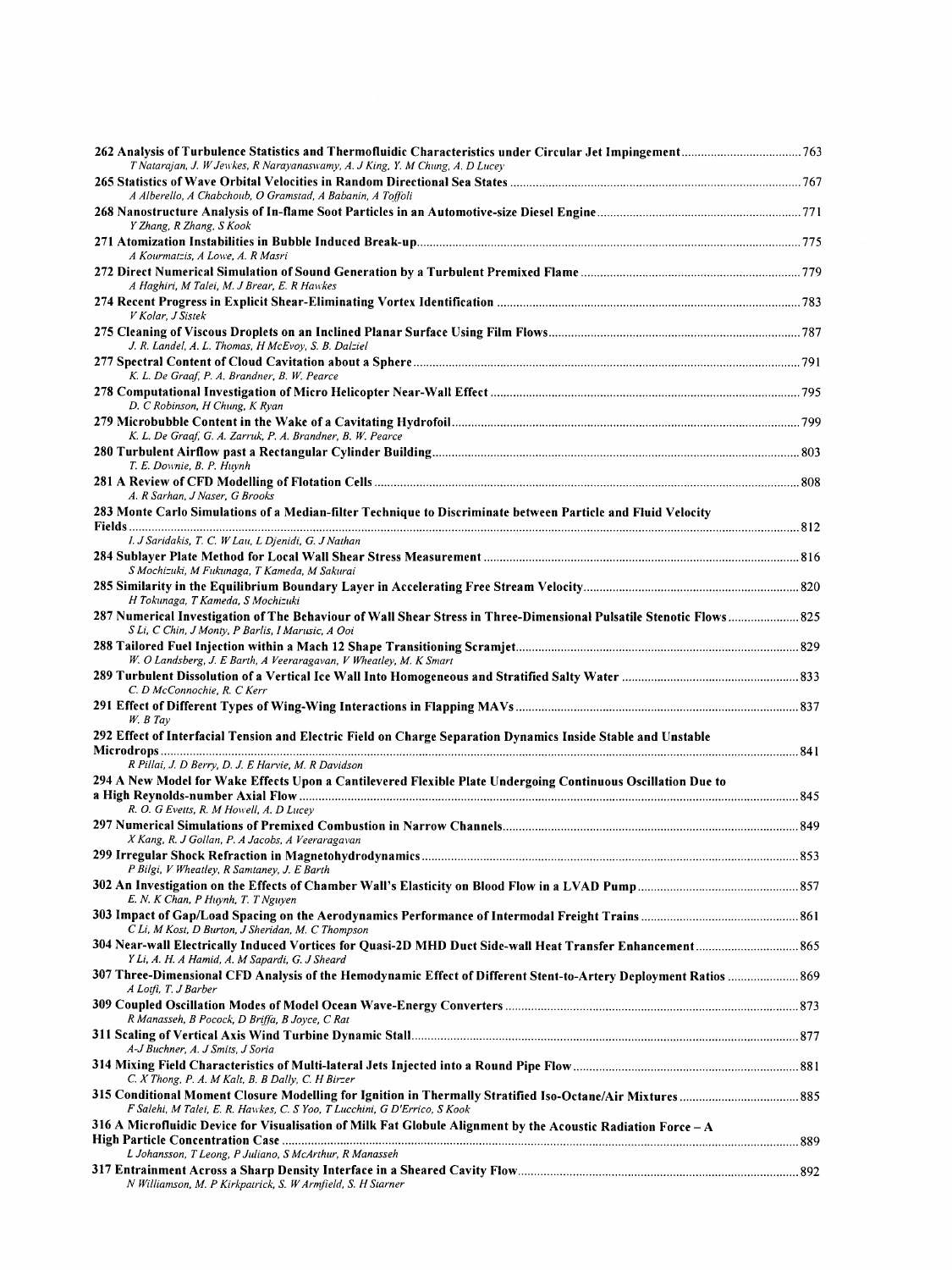| Md Kamruzzaman, K. M Talluru, L Djenidi, R. A. Antonia                                                                                                                                                                                            |  |
|---------------------------------------------------------------------------------------------------------------------------------------------------------------------------------------------------------------------------------------------------|--|
| 319 Numerical Simulation of a Rough-Wall Pipe from the Transitionally Rough Regime to the Fully Rough                                                                                                                                             |  |
|                                                                                                                                                                                                                                                   |  |
| L Chan, M Mac Donald, D Chung, N Hutchins, A Ooi                                                                                                                                                                                                  |  |
| S Oldfield, C. J. T Spence, J Storey, M. C Jermy, J. E Cater<br>324 A Numerical and Experimental Study on the Unsteady Conjugate Natural Convection Boundary Layers in a                                                                          |  |
| M Khatamifar, R D'Urso, W Lin, D Holmes, S W. Armfield, M P. Kirkpatrick                                                                                                                                                                          |  |
| G De Crombrugghe, D Gildfind, F Zander, T McIntyre, R Morgan                                                                                                                                                                                      |  |
|                                                                                                                                                                                                                                                   |  |
| J Herringer, G Dorrington, G Rosengarten                                                                                                                                                                                                          |  |
| E. V. Sanina, S. A. Suslov, D Chalikov, A. V. Babanin<br>329 Development of a Light-sheet Device for On-line Measurements of Large Droplets Entrained from Mist Filters 921<br>Stefan Wurster, Benjamin James Mullins, Jörg Meyer, Gerhard Kasper |  |
| J. P Gostelow, J. H Horlock, G. J Walker                                                                                                                                                                                                          |  |
| 332 Direct Numerical Simulation of the Incompressible Temporally Developing Turbulent Boundary Layer 926<br>M Kozul, D Chung                                                                                                                      |  |
| M. P Kirkpatrick, N Williamson, S. H Starner, S. W Armfield                                                                                                                                                                                       |  |
| Y. D Cui, Z. J Zhao, Y Bouremel, J Li, J. G Zheng, F. G Hu, B. C Khoo                                                                                                                                                                             |  |
| 335 Global Stability of Three-dimensional Disturbances in Blasius Boundary-layer Flow over a Compliant Panel  938<br>K Tsigklifis, A. D. Lucey                                                                                                    |  |
| S. F. Ahmed, M. M. K. Khan, M. T. O. Amanullah, M. G. Rasul, N. M. S. Hassan                                                                                                                                                                      |  |
| L Barbaca, B. W Pearce, P. A Brandner                                                                                                                                                                                                             |  |
| Y. P Li, C. W Wong, Y. Z Li, B. F Zhang, Y Zhou                                                                                                                                                                                                   |  |
|                                                                                                                                                                                                                                                   |  |
| M Scavarelli, N Wells, T Wiggins, N Williams, L Foster, F Hampton, R Caruso<br>342 Computational Analysis of Backwards Facing Vortex Generators for Boundary Layer Mixing Applications 958<br>K. J Forster, S Diasinos, T. J Barber, G Doig       |  |
| A Phua, T. J Barber, T Rogers, G. C Doig                                                                                                                                                                                                          |  |
| 345 Energy Capture Optimisation of 1-Degree-of-Freedom Pivoted Rigid Cylinders Undergoing Flow-Induced                                                                                                                                            |  |
| A. D Johnstone, B Stappenbelt                                                                                                                                                                                                                     |  |
| J. F Derakhshandeh, M Arjomandi, B Cazzolato, B Dally                                                                                                                                                                                             |  |
| O Kurkina, N Singh, Y Stepanyants                                                                                                                                                                                                                 |  |
| H. Van Pelt, B. W. Van Oudheusden, F. F. J. Schrijer, L. J. Souverein, K. Seeliger                                                                                                                                                                |  |
| K Inthavong, W Yang, M. C Fung, X. W Tong, J. Y Tu                                                                                                                                                                                                |  |
| 350 Effects of Injection Timing and Spark Timing on Flame Propagation in an Optically Accessible Spark-Ignition                                                                                                                                   |  |
| L. G Clark, S Kook, Q. N Chan, E. R Hawkes                                                                                                                                                                                                        |  |
| Y. P Du, C. Y Zhao, Y Zhu                                                                                                                                                                                                                         |  |
| S Wang, D Burton, J Sheridan, M. C Thompson                                                                                                                                                                                                       |  |
| K. A Suara, R. J Brown, H Chanson                                                                                                                                                                                                                 |  |
| N Hoque, R Situ, W Hagan, J Almedia, W Lin, Richard Brown                                                                                                                                                                                         |  |
| J. R Taylor                                                                                                                                                                                                                                       |  |
| R Porteous, D. J Moreau, C. J Doolan, Z Prime                                                                                                                                                                                                     |  |
| M. K Hasan, R Manasseh                                                                                                                                                                                                                            |  |
| J Singh, M Rudman, H. M Blackburn, A Chryss, L Pullum                                                                                                                                                                                             |  |

 $\label{eq:2.1} \mathcal{L}(\mathcal{L}^{\mathcal{L}}_{\mathcal{L}}(\mathcal{L}^{\mathcal{L}}_{\mathcal{L}})) \leq \mathcal{L}(\mathcal{L}^{\mathcal{L}}_{\mathcal{L}}(\mathcal{L}^{\mathcal{L}}_{\mathcal{L}})) \leq \mathcal{L}(\mathcal{L}^{\mathcal{L}}_{\mathcal{L}}(\mathcal{L}^{\mathcal{L}}_{\mathcal{L}}))$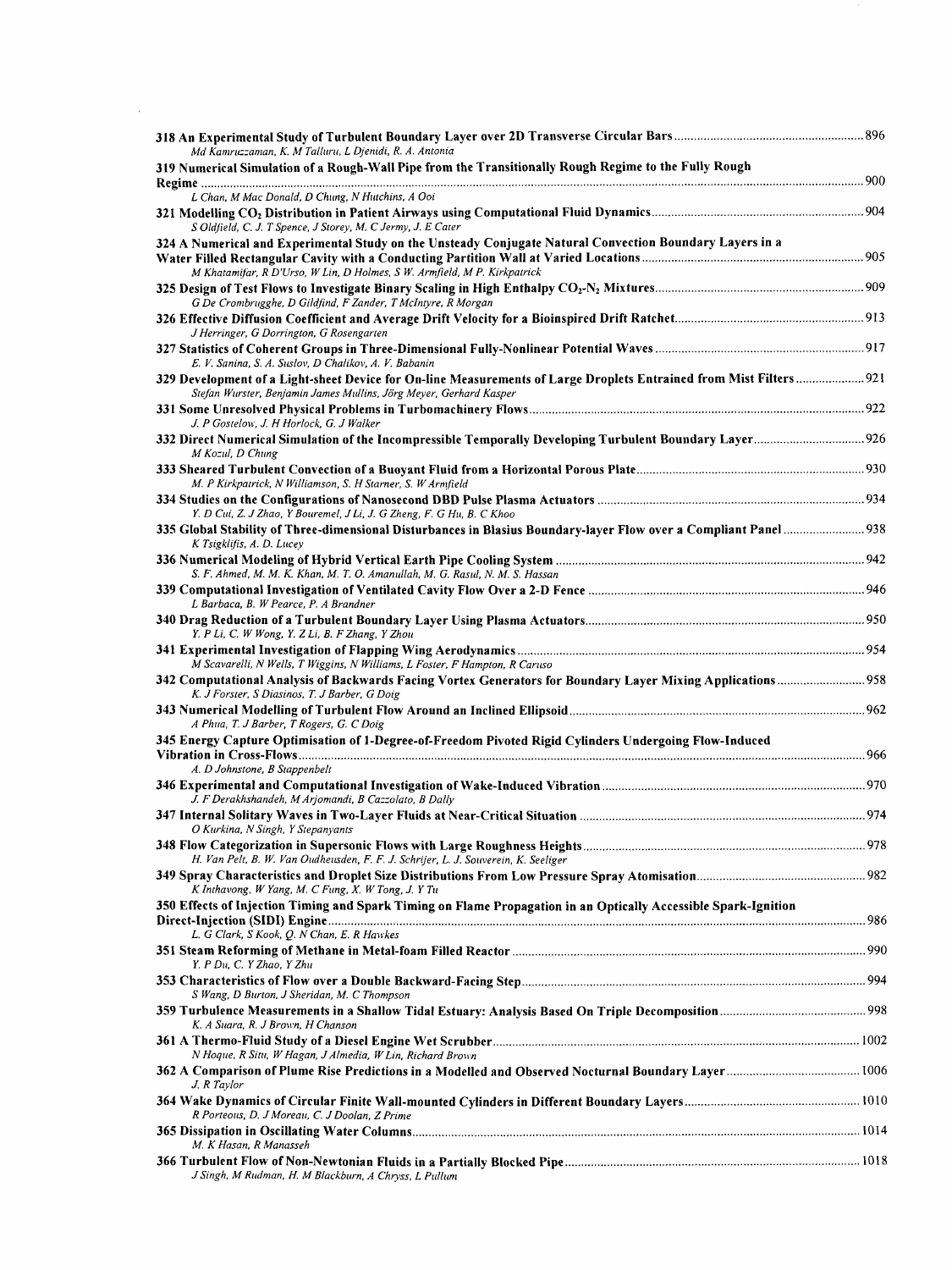| 367 A Microfluidic Cross-Slot Device for Measurement of Erythrocyte Deformability ………………………………………………………………………1022<br>Yann Henon, Gregory Sheard, Andreas Fouras                                                                |  |
|--------------------------------------------------------------------------------------------------------------------------------------------------------------------------------------------------------------------------------|--|
| 369 A Numerical Investigation of Dominant Factors Affecting the Bubble Dynamics Between Air-water and $CO2$ -                                                                                                                  |  |
|                                                                                                                                                                                                                                |  |
| Zhibin Zhao, Kaiyu Zhang, Yuqing Feng, Peter Witt, Phil Schwarz, Zhaowen Wang, Mark Cooksey                                                                                                                                    |  |
| Vishal Chaugule, Ramesh Narayanaswamy, Vinod Narayanan, James Jewkes, Anthony Lucey                                                                                                                                            |  |
| 371 Computational Analysis of Fluid Dynamics and Heat Transfer Characteristics of a Vibrating Heated Plate …………………………1035<br>Anupam Pilli, Sridhar Abishek, Ramesh Narayanaswamy, James Jewkes, Anthony Lucey, Vinod Narayanan |  |
|                                                                                                                                                                                                                                |  |
| Branko Zajamsek, Con Doolan, Zebb Prime                                                                                                                                                                                        |  |
| Qing Nian Chan, Paul Medwell, Graham Nathan, Sanghoon Kook                                                                                                                                                                     |  |
|                                                                                                                                                                                                                                |  |
| Zahir Hussain, Stephen Garrett, Sharon Stephen                                                                                                                                                                                 |  |
| Xiaofan Lou, Tongming Zhou, Akira Rinoshika, Liang Cheng                                                                                                                                                                       |  |
| Andrew Neely, Arnab Dasgupta, Rishabh Choudhury                                                                                                                                                                                |  |
|                                                                                                                                                                                                                                |  |
| Andrew Neely, Matthew McGilvray, Thomas Calder-Smith, Peter Ireland                                                                                                                                                            |  |
| Karn Schumacher, Richard Kelso, Con Doolan, C. X Thong                                                                                                                                                                         |  |
|                                                                                                                                                                                                                                |  |
| Delfinn Tan                                                                                                                                                                                                                    |  |
|                                                                                                                                                                                                                                |  |
| Scott Wordley, Damien McArthur, Luke Phersson, Daniel Tudball Smith, David Burton                                                                                                                                              |  |
| Nabeel Ahmed Qazi, Joshua Tang, Evatt R. Hawkes, Guan Yeoh, Ray Grout, Hariswaran Sitaraman, Mohsen Talei, Robert Taylor,<br>Michele Bolla, Haiou Wang                                                                         |  |
| 390 Heat Transfer Prediction of a Turbine Stage using Fluid-Thermal-Structural Interaction Simulation ……………………………………1079<br>Iroizan Ubulom, Andrew Neely, Krishna Shankar                                                      |  |
| 391 The Effect of Length to Height Ratio on the Wake Structure and Surface Pressure of a High-Speed Train  1083<br>James Bell, David Burton, Mark Thompson, Astrid Herbst, John Sheridan                                       |  |
| Jitendra Thapa, Ming Zhao, Shailesh Vaidya                                                                                                                                                                                     |  |
|                                                                                                                                                                                                                                |  |
| Matthew Cox, Vahik Avakian, Phuoc Huynh                                                                                                                                                                                        |  |
| 399 Developing Three-Dimensional CFD City Model Based on Public Accessible Information for Street-Level<br>Haiyan Miao, Jialie Shen                                                                                            |  |
| 400 Chaotic Mixing in a Twisted Pipe: Optimisation of Heat, Mass Transfer and RTD …………………………………………………………………………1099                                                                                                             |  |
| Benny T Kuan, Daniel Lester, W Yang, Guy Metcalfe                                                                                                                                                                              |  |
| Jason Cavuoto, Lachlan Earl, Thomas Fahy, Richard Kelso                                                                                                                                                                        |  |
| 402 PIV Measurements of the Spanwise Flow Characteristics in a Naturally Transitioning Natural Convection                                                                                                                      |  |
|                                                                                                                                                                                                                                |  |
| Yongling Zhao, Chengwang Lei, John Patterson                                                                                                                                                                                   |  |
| Michael Candon, Hideaki Ogawa, Graham Dorrington                                                                                                                                                                               |  |
| Jimmy Philip, Kapil Chauhan, Ivan Marusic                                                                                                                                                                                      |  |
| 408 Impacts on Hemodynamics of Different Bifurcation Coronary Stent Configurations…………………………………………………………………………<br>Eric Poon, Peter Barlis, Umair Hayat, Stephen Moore, Andrew Ooi                                              |  |
| Simon Illingworth                                                                                                                                                                                                              |  |
| Cristobal Albarracin, Con Doolan                                                                                                                                                                                               |  |
| 1131 Time-resolved PIV Measurement of a Developing Zero Pressure Gradient Turbulent Boundary Layer………………………………<br>Junghoon Lee, Yongseok Kwon, Jason Monty, Nicholas Hutchins                                                  |  |
| 412 Comparisons of Turbulence Stresses from Experiments against the Attached Eddy Hypothesis in Boundary                                                                                                                       |  |
|                                                                                                                                                                                                                                |  |
| Rio Baidya, Jimmy Philip, Jason Monty, Nicholas Hutchins, Ivan Marusic<br>413 Regions of Uniform Streamwise Momentum in Turbulent Boundary Layers…………………………………………………………………………… 1139                                            |  |
| Charitha De Silva, Ivan Marusic, Nicholas Hutchins                                                                                                                                                                             |  |
| 421 Simulation and Experimental Testing of Leonardo da Vinci's Helical Rotor……………………………………………………………… 1143<br>Graham Dorrington, Hideaki Ogawa, Jesse McCarthy, Robert Carrese                                                  |  |
| 422 Development of a 2-phase Flow Nozzle for Fine Droplet Generation ………………………………………………………………………………… 1147                                                                                                                      |  |
| Thomas Van Puyenbroeck, Stefan Brieschenk, Ingo Jahn                                                                                                                                                                           |  |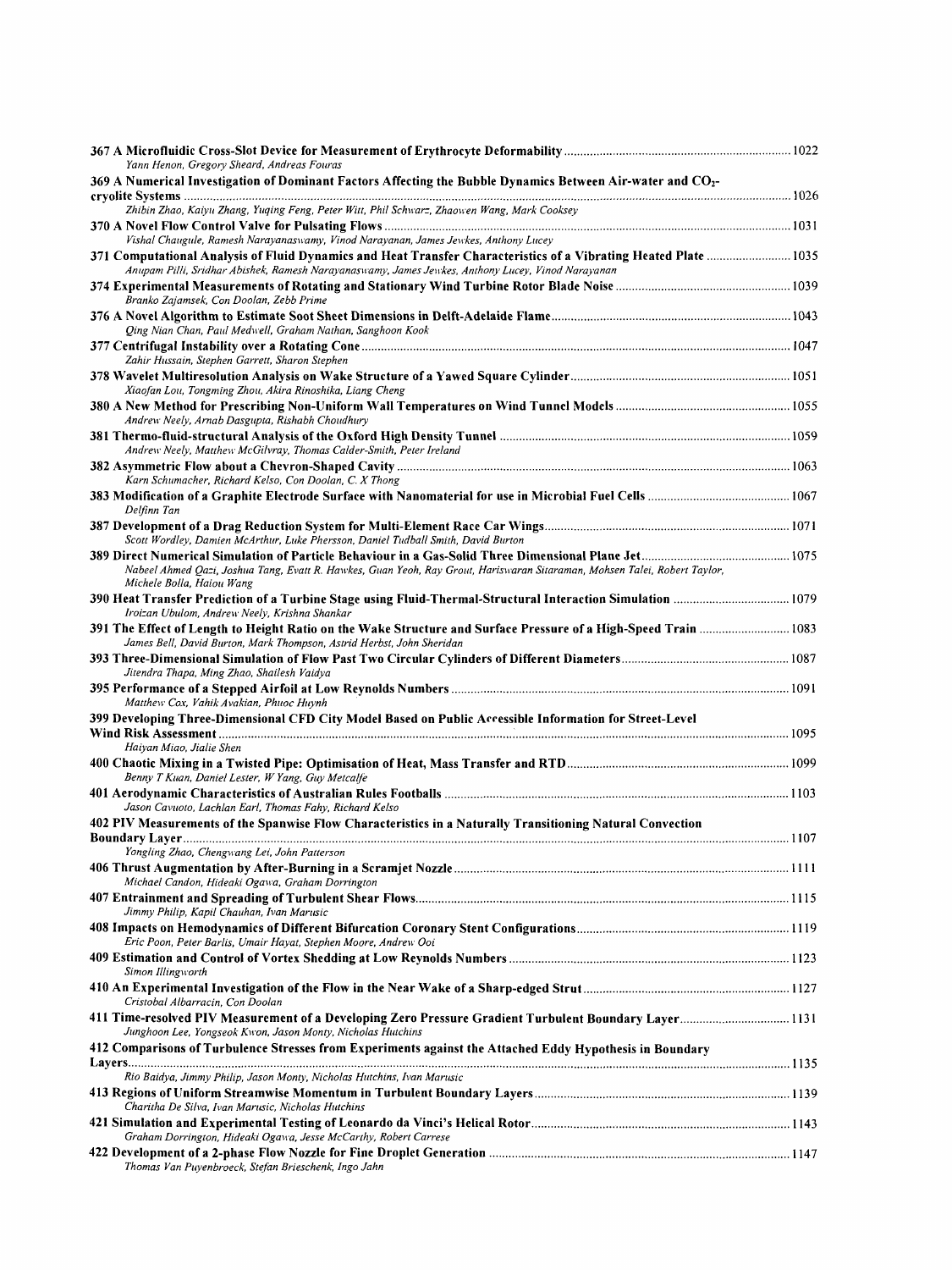| Kristy Hansen, Richard Kelso, Aman Choudhury, Maziar Arjomandi                                                                                                                                                                |  |
|-------------------------------------------------------------------------------------------------------------------------------------------------------------------------------------------------------------------------------|--|
| Zulkarnaini Abdullah, Ba Phuoc Huynh, Awang Idris                                                                                                                                                                             |  |
| 427 Penetration Height and Onset of Asymmetric Behaviour of Transitional Plane Fountains in Linearly Stratified                                                                                                               |  |
| Mohammad Ilias Inam, Wenxian Lin, Steven Armfield, Yinghe He                                                                                                                                                                  |  |
| Juan Lopez, P Gutierrez                                                                                                                                                                                                       |  |
| Pierre Bénard, Vincent Moureau, Ghislain Lartigue, Yves D'Angelo                                                                                                                                                              |  |
| 432 Investigation of the Flame Structure of Spray-A Using the Transported Probability Density Function1171<br>Muhammad Aqib Chishty, Yuanjiang Pei, Evatt R. Hawkes, Michele Bolla, Sanghoon Kook                             |  |
| 434 Comparison between OH* Chemiluminescence and OH Planar Laser-Induced Fluorescence Images in a<br>Minh Le, Shawn Kook, Qing Chan, Evatt Hawkes                                                                             |  |
| 435 Flow Modelling in Medium-Scale Stirred-Tank Bioreactors Featuring Large Free Surface Deformations 1179<br>Petar Liovic, I. D Sutalo                                                                                       |  |
| 436 Statistical Development of Wind Turbine Wakes for the Fully Developed Wind Turbine Array Boundary                                                                                                                         |  |
| Nicholas Hamilton, R. B Cal<br>437 Wall-Parallel PIV Measurements in Turbulent Boundary Layers with Highly Directional Surface Roughness 1187<br>Kevin, Bagus Nugroho, Jason Monty, Nicholas Hutchins                         |  |
| 438 Characterization of Turbulence and Deterministic Stresses through Phase-Dependent Measurements in the                                                                                                                     |  |
| Nicholas Hamilton, Murat Tutkun, R. B Cal                                                                                                                                                                                     |  |
| Changhwan Woo, Shawn Kook, Evatt R Hawkes, Peter L. Rogers, Christopher Marquis                                                                                                                                               |  |
| Xiao Chen, L Chan, N Hutchins, E. K. W Poon, A Ooi                                                                                                                                                                            |  |
| Nicholas Stewart, David Holmes, Wenxian Lin                                                                                                                                                                                   |  |
| Suhith Illesinghe, Richard Manasseh, Roger Dargville, Andrew Ooi                                                                                                                                                              |  |
| 447 CFD Simulation and Analysis of a Two-sided Windcatcher's Inlet\Outlet Geometric Shape Effect in<br>Amirreza Niktash, Phuoc Huynh                                                                                          |  |
| 449 Thermal Instability of a Horizontal Fluid Layer Subject to Absorption of Incoming Radiation and Surface<br>Tae Hattori, John Patterson, Chengwang Lei                                                                     |  |
|                                                                                                                                                                                                                               |  |
| Alexis Espinosa-Gayosso, Marco Ghisalberti, Gregory Ivey, Nicole Jones                                                                                                                                                        |  |
| Christopher James, David Gildfind, Richard Morgan, Tim McIntyre                                                                                                                                                               |  |
| 453 A Hybrid CFD-BEM Technique Based on the Burton-Miller Formulation Applied to Aeroacoustic Scattering  1227<br>Paul Croaker, Mahmoud Karimi, Nicole Kessissoglou                                                           |  |
| Mark Thompson, A Rao, J. S Leontini, K Hourigan                                                                                                                                                                               |  |
| 459 Fluid-Structure Interaction of a Cylinder Rolling Down an Incline under Gravity………………………………………………………………………1235<br>Farah Houdroge, K Hourigan, T Leweke, M. C Thompson                                                     |  |
| 460 An Experimental Investigation of the Effect of Nitric Oxide (NO) on Knock Onset in a Spark-Ignition Engine 1239<br>Zhongyuan Chen, Tien Foong, Hao Yuan, Yi Yang, Michael Brear                                           |  |
| 1243 - 461 Linear Stability of Natural Convection Induced by Absorption of Radiation in a Parallelepiped Cavity<br>Abolghasem Naghib, T Hattori, J. C Patterson, C Lei                                                        |  |
| 462 Nusselt Number Scaling in an Inclined Differentially Heated Square Cavity ……………………………………………………………………………………<br>Steve Armfield, Nicholas Williamson, Wenxian Lin, Michael Kirkpatrick                                       |  |
| Daniel Lester                                                                                                                                                                                                                 |  |
| Daniel Lester, M Dentz, T Leborgne                                                                                                                                                                                            |  |
| 466 Multiphase Porous Media Model for Heat and Mass Transfer during Drying of Agricultural Products ……………………………………………………………………………………………<br>Chandan Kumar, Mohammad U. H. Joardder, Troy Farrell, Graeme Millar, Azharul Karim |  |
| Yee Cheong Lam, C. Y Lim                                                                                                                                                                                                      |  |
| Babak Fakhim, Faraz Rind Baloch, Masud Behnia, Steven Armfield                                                                                                                                                                |  |
| 472 Holographic Microscopy of Micron-Sized Droplets at Liquid-Liquid Interfaces………………………………………………………………………………1271<br>Gholamreza Keshavarzi, A Wang, T. J Barber, G. H Yeoh, V. N Manoharan                                    |  |
| Patrice Meunier, B Miquel, S Le Dizes                                                                                                                                                                                         |  |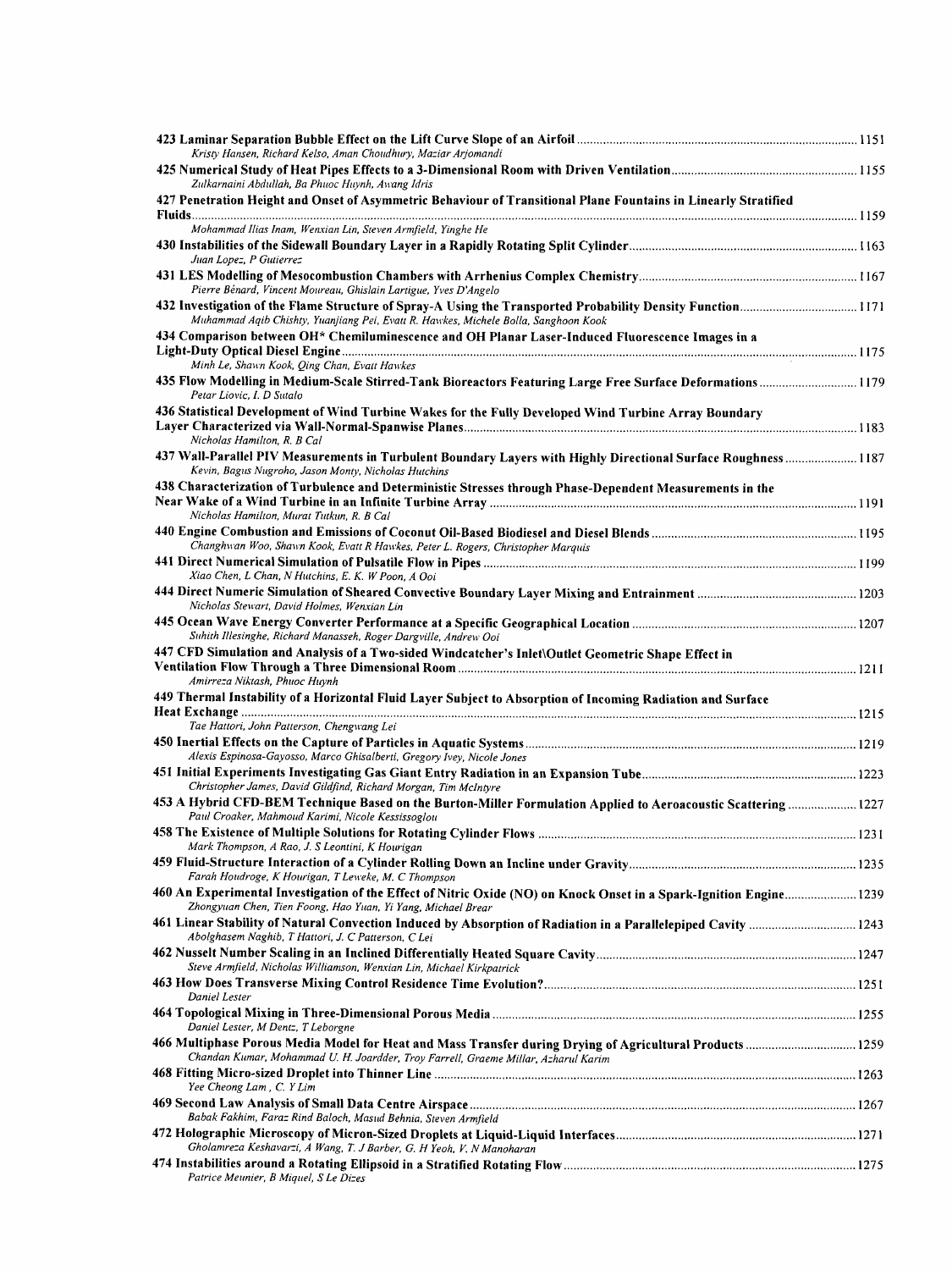| Mickael Bosco, Patrice Meunier                                                                                                                                                                                            |  |
|---------------------------------------------------------------------------------------------------------------------------------------------------------------------------------------------------------------------------|--|
| <b>Ben Thornber</b>                                                                                                                                                                                                       |  |
| Justin Leontini, David Lo Jacono, Mark Thompson                                                                                                                                                                           |  |
| Justin Leontini, Jisheng Zhao, Kasun Jayatunga, David Lo Jacono, Kenny Tan, John Sheridan                                                                                                                                 |  |
| N Saito, Dale Pullin, H. M Blackburn                                                                                                                                                                                      |  |
|                                                                                                                                                                                                                           |  |
| Adrian Neild, D. J Collins, M Sesen, T Alan                                                                                                                                                                               |  |
| Dhawal Buaria, Pui-Kuen Yeung, Brian Sawford                                                                                                                                                                              |  |
| Hugh Blackburn, T Albrecht, R Manasseh, J. M Lopez, P Meunier                                                                                                                                                             |  |
| K Hartl, Hugh Blackburn, A. J Smits<br>488 Influence of a Seed Magnetic Field on the Imploding Cylindrical Richtmyer-Meshkov Instability in                                                                               |  |
| Wouter Mostert, Vincent Wheatley, Ravi Samtaney, Dale Pullin                                                                                                                                                              |  |
| Paul Brandner, Katrina De Graaf, Bryce Pearce, J. S Burgess                                                                                                                                                               |  |
| 490 Two and Three Dimensional Stability Analysis of an Optimum Glauert Rotor at Low Reynolds Number 1321<br>David Smith, H. M Blackburn, J Sheridan                                                                       |  |
| Sean Loh, H. M Blackburn, S. J Sherwin                                                                                                                                                                                    |  |
| Svetlana Poroseva, S. M Murman                                                                                                                                                                                            |  |
| <b>Andrew King</b>                                                                                                                                                                                                        |  |
| 502 Stochastic Mode Representation of a Zero-Net-Mass-Flux Jet Forced Adverse Pressure Gradient Flow  1337<br>Vassili Kitsios, N. A Buchmann, C Atkinson, J Soria                                                         |  |
| N Lwin, M Wahab, J Carroll, Tracie Barber                                                                                                                                                                                 |  |
| Tracie Barber, R. Padukkage                                                                                                                                                                                               |  |
|                                                                                                                                                                                                                           |  |
| David Estruch-Samper, L Vanstone, B Ganapathisubramani, R Hillier                                                                                                                                                         |  |
| Stuart Norris, Peter Richards                                                                                                                                                                                             |  |
| Michelle S. Cho, Michael G. Trefry, Neil R. Thomson, Daniel R. Lester, Guy P. Metcalfe, Klaus Regenauer-Lieb<br>516 Reconstruction of Turbulent Pipe Flow using Resolvent Modes: Application to Low-order Models and Flow |  |
| Francisco Gomez, Hugh M. Blackburn, Murray Rudman, Ati S. Sharma, Beverley J. McKeon                                                                                                                                      |  |
|                                                                                                                                                                                                                           |  |
| Samuel Wiseman, A Haghiri, M. J Brear, R. L Gordon, I Marusic<br>518 A Comparison of the Direct Injection of Propane and Iso-octane under Homogeneous-charge, Spark-ignition                                              |  |
| F Poursadegh, D Goldeband, J. S Lacey, P Petersen, Michael John Brear, R. L Gordon, C Lakey, B Butcher, P. A Atibeh, S Ryan                                                                                               |  |
| Alexandros Vouros, Andrew Pollard, Thrassos Panidis, Rainer Schwab                                                                                                                                                        |  |
| Shafi Noor, M. M Ehsan, Sayedus Salehin, A. K. M. Sadrul Islam                                                                                                                                                            |  |
| Scott Draper, Takafumi Nishino, Thomas Adcock                                                                                                                                                                             |  |
| Hassan Abdulmouti                                                                                                                                                                                                         |  |
| Juan R. Llobet, James Barth, Ingo Jahn                                                                                                                                                                                    |  |
| 526 Heat Transfer Augmentation in Turbulent Flow through a Circular Tube with Delta Winglet Vortex                                                                                                                        |  |
| M. A. M. S Shoshe, R Ahmed, M. A. Rashid Sarkar                                                                                                                                                                           |  |
| Dhiren Mistry, James Dawson                                                                                                                                                                                               |  |
| 529 Stormwater Pond Design for Rockhampton (Queensland) Golf Course Premises……………………………………………………………… 1401<br>Fatema Akram, M. G Rasul, M. M. K Khan, M. S. I. I Amir                                                      |  |
| Md Amir, M Masud Khan, Mohammad Rasul, Raj Sharma, Fatema Akram                                                                                                                                                           |  |